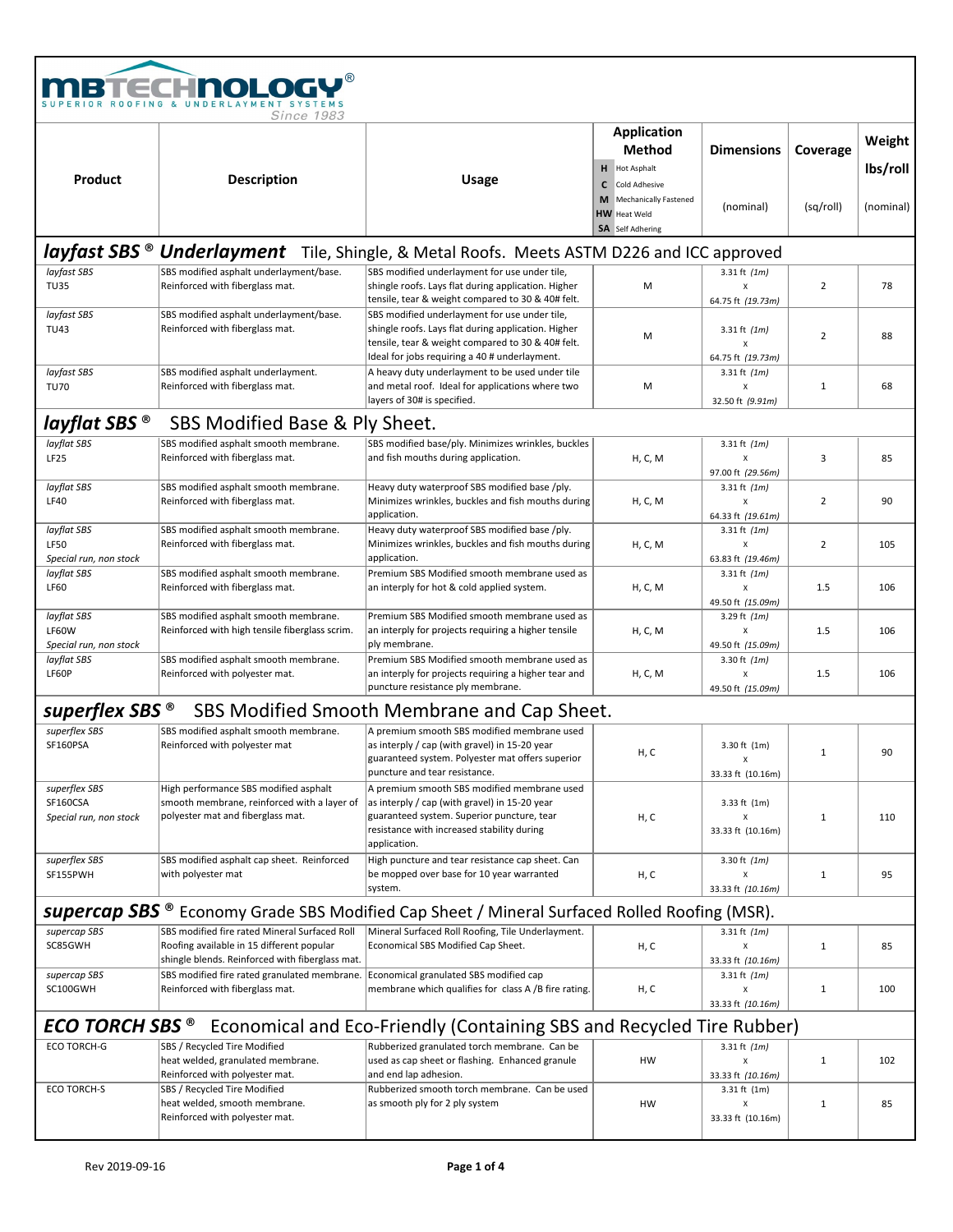|                                                     | <b>BTECHNOLOGY®</b><br>RIOR ROOFING & UNDERLAYMENT SYSTEMS<br><b>Since 1983</b>                                                                                                                                                                                         |                                                                                                                                                                                                                                                                           |                                                                                             |                                                           |              |                    |
|-----------------------------------------------------|-------------------------------------------------------------------------------------------------------------------------------------------------------------------------------------------------------------------------------------------------------------------------|---------------------------------------------------------------------------------------------------------------------------------------------------------------------------------------------------------------------------------------------------------------------------|---------------------------------------------------------------------------------------------|-----------------------------------------------------------|--------------|--------------------|
| Product                                             | <b>Description</b>                                                                                                                                                                                                                                                      | <b>Usage</b>                                                                                                                                                                                                                                                              | <b>Application</b><br>Method<br>H Hot Asphalt                                               | <b>Dimensions</b>                                         | Coverage     | Weight<br>lbs/roll |
|                                                     |                                                                                                                                                                                                                                                                         |                                                                                                                                                                                                                                                                           | Cold Adhesive<br>C<br>Mechanically Fastened<br>M<br><b>HW</b> Heat Weld<br>SA Self Adhering | (nominal)                                                 | (sq/roll)    | (nominal)          |
| fastorch SBS ®                                      |                                                                                                                                                                                                                                                                         | Heat Welded Smooth, Granulated and Fire Rated Cap Sheet.                                                                                                                                                                                                                  |                                                                                             |                                                           |              |                    |
| fastorch SBS<br>FT100GSA<br>Special run, non stock  | SBS modified asphalt smooth membrane.<br>Reinforced with fiberglass mat.                                                                                                                                                                                                | Smooth SBS modified membrane used as interply<br>in two ply heat welded systems.                                                                                                                                                                                          | HW                                                                                          | 3.31 ft $(1m)$<br>X<br>49.50 ft (15.09m)                  | 1.5          | 106                |
| fastorch SBS<br>FT120GSA                            | SBS modified asphalt smooth membrane.<br>Reinforced with fiberglass mat.                                                                                                                                                                                                | Smooth SBS modified membrane used as interply<br>in two ply heat welded systems. Used in 10 & 15<br>year warranty.                                                                                                                                                        | HW                                                                                          | 3.31 ft $(1m)$<br>X<br>33.33 ft (10.16m)                  | $\mathbf{1}$ | 88                 |
| fastorch SBS<br>FT120PSA                            | SBS modified asphalt smooth membrane.<br>Reinforced with polyester mat.                                                                                                                                                                                                 | Smooth SBS modified membrane used as an<br>interply in two ply heat welded systems. Polyester<br>mat offers superior puncture and tear resistance.<br>Used in 15 & 20 year warranty.                                                                                      | HW                                                                                          | 3.30 ft $(1m)$<br>$\pmb{\chi}$<br>33.33 ft (10.16m)       | $\mathbf{1}$ | 90                 |
| fastorch SBS<br>FT120WSA                            | SBS modified asphalt smooth membrane.<br>Reinforced with high tensile fiberglass scrim<br>mat.                                                                                                                                                                          | Smooth SBS modified membrane used as an<br>interply in two/three ply heat welded systems.<br>High tensile fiberglass scrim offers high tensile and<br>tear strength. ASTM 6163-S Type III                                                                                 | HW                                                                                          | 3.30 ft $(1m)$<br>$\pmb{\chi}$<br>33.33 ft (10.16m)       | $\mathbf{1}$ | 96                 |
| fastorch SBS<br>FT140GWH                            | SBS modified fire rated granulated membrane.<br>Reinforced with fiberglass mat.                                                                                                                                                                                         | Economical granulated SBS modified cap<br>membrane which qualifies for class A /B fire rating.                                                                                                                                                                            | HW                                                                                          | 3.31 ft $(1m)$<br>X<br>33.33 ft (10.16m)                  | $\mathbf{1}$ | 100                |
| fastorch SBS<br>FT140WWH                            | SBS modified heat welded granulated<br>membrane. Reinforced with high tensile<br>fiberglass scrim.                                                                                                                                                                      | Economy grade heat welded SBS Modified cap<br>membrane. Qualifies for 5 year limited material<br>warranty.                                                                                                                                                                | HW                                                                                          | 3.29 ft $(1m)$<br>X<br>33.50 ft (10.21m)                  | $\mathbf{1}$ | 100                |
| fastorch SBS<br>FT160CSA                            | High performance SBS modified asphalt<br>smooth membrane. Reinforced with a layer of<br>polyester mat and fiberglass mat.                                                                                                                                               | Dual reinforced smooth membrane used for heat<br>welded application. Combination of polyester and<br>fiberglass mat offers exceptional puncture and<br>tensile strength. Projects utilizing this membrane<br>qualify for MB Care program.                                 | HW                                                                                          | $3.33$ ft $(1m)$<br>X<br>33.33 ft (10.16m)                | $\mathbf{1}$ | 114                |
| fireguard fastorch SBS<br>FGFT160CWH                | High performance fire rated SBS modified<br>granulated membrane. Reinforced with a layer<br>of polyester and fiberglass mat.                                                                                                                                            | Premium dual reinforced fire rated cap membrane<br>used as cap sheet for 20 year heat welded system.<br>Combination of polyester and fiberglass mat offers<br>exceptional puncture and tensile strength. Projects<br>utilizing this cap sheet qualify for MB Care Program | HW                                                                                          | 3.33 ft $(1m)$<br>$\pmb{\mathsf{X}}$<br>33.33 ft (10.16m) | $\mathbf{1}$ | 116                |
| fireguard fastorch SBS<br>FGFT160GWH                | SBS modified asphalt fire rated granulated<br>membrane. Reinforced with a layer of<br>fiberglass mat.                                                                                                                                                                   | Fire rated SBS modified cap membrane used for<br>projects requiring 10-15 year warranty.                                                                                                                                                                                  | HW                                                                                          | 3.31 ft $(1m)$<br>X<br>33.33 ft (10.16m)                  | $\mathbf{1}$ | 114                |
| fireguard fastorch SBS<br>FGFT160PWH                | High performance fire rated SBS modified<br>of polyester mat.                                                                                                                                                                                                           | Premium polyester reinforced fire rated cap<br>granulated membrane. Reinforced with a layer   membrane used as cap sheet for 20 year heat<br>welded system. Polyester mat offers exceptional<br>puncture and tear strength.                                               | HW                                                                                          | 3.30 ft (1m)<br>X<br>33.33 ft (10.16m)                    | $1\,$        | 113                |
| fireguard fastorch SBS<br>FGFT160WWH                | High performance fire rated SBS modified<br>granulated membrane. Reinforced with a high<br>tensile fiberglass scrim.                                                                                                                                                    | Premium high tensile scrim reinforced fire rated<br>cap membrane used as cap sheet for 20 year heat<br>welded system. Fiberglass scrim offers high tensile<br>and tear strength. ASTM 6163-G-Type III                                                                     | HW                                                                                          | 3.30 ft (1m)<br>X<br>33.33 ft (10.16m)                    | $1\,$        | 110                |
| metalflex SBS $^{\circ}$                            |                                                                                                                                                                                                                                                                         | SBS Modified Cap Membrane finished with embossed foil surfacing                                                                                                                                                                                                           |                                                                                             |                                                           |              |                    |
| metalflex SBS<br>MF160WAL                           | SBS modified asphalt cap membrane. Surfaced Embossed Aluminum Foil surfacing offers<br>with embossed aluminum foil and reinforced<br>with high tensile fiberglass scrim                                                                                                 | exceptional reflectivity (0.86 C1549). CRRC &<br>Energy Star Rated, Class A Fire Rated with no slope<br>restriction. Ideal for roofs with slope over 2:12                                                                                                                 | HW                                                                                          | 3.29 ft (1m)<br>$\pmb{\mathsf{X}}$<br>33.33 ft (10.16m)   | $1\,$        | 103                |
| metalflex SBS<br>MF160WAL<br>CoolWhite24            | SBS modified asphalt cap membrane. Surfaced<br>with embossed white aluminum foil and<br>reinforced with high tensile fiberglass scrim.<br>Meets the requirement for California "Title 24"<br>Cool Roof, without the need for any additional slope over 2:12<br>coating. | Embossed Aluminum Foil surfacing offers<br>exceptional reflectivity (0.78 C1549) and thermal<br>emittance (0.84 C1371). CRRC Rated, Class A Fire<br>Rated with no slope restriction. Ideal for roofs with                                                                 | HW                                                                                          | 3.29 ft $(1m)$<br>X<br>33.33 ft (10.16m)                  | $\mathbf 1$  | 103                |
| metalflex SBS<br>MF160WCU<br>Special run, non stock | SBS modified asphalt cap membrane. Surfaced   Embossed Copper Foil surfacing<br>with embossed copper foil and reinforced with<br>high tensile fiberglass scrim.                                                                                                         |                                                                                                                                                                                                                                                                           | HW                                                                                          | 3.29 ft $(1m)$<br>x<br>33.33 ft (10.16m)                  | 1            | 113                |
| metalflex SBS<br>MF160WSS<br>Special run, non stock | SBS modified asphalt cap membrane. Surfaced Embossed Stainless Steel Foil surfacing offers<br>with embossed stainless steel foil and<br>reinforced with high tensile fiberglass scrim.                                                                                  | exceptional strength. Class A Fire Rated with no<br>slope restriction. Ideal for roofs with slope over<br>2:12.                                                                                                                                                           | HW                                                                                          | 3.29 ft (1m)<br>X<br>33.33 ft (10.16m)                    | $\mathbf 1$  | 113                |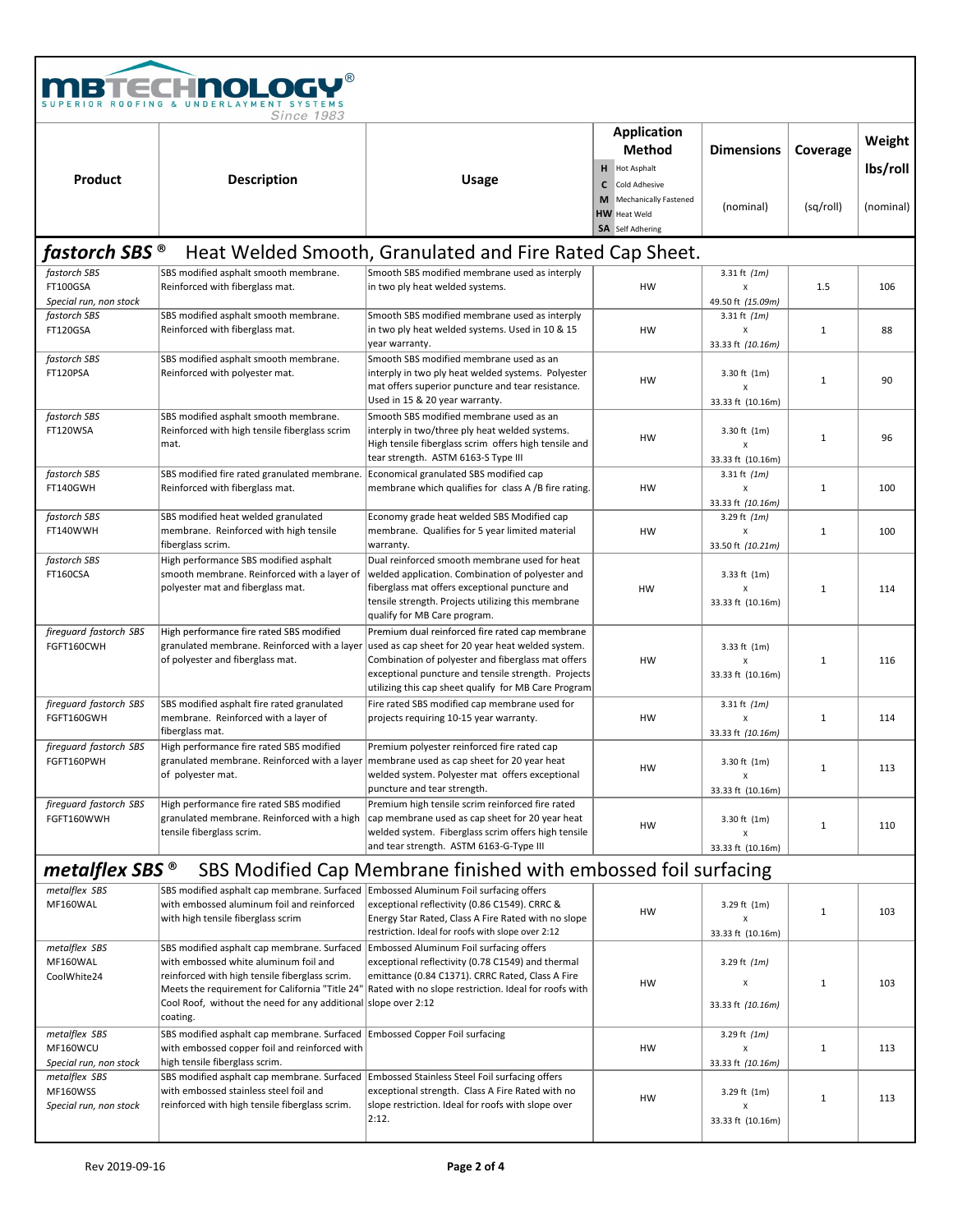|                                                           | <b>TECHNOLOGY®</b><br><i>Since</i> 1983                                                                                                                                                                                                                                                      |                                                                                                                                                                                                                                                                                      |                                                                                             |                                                  |                |                    |
|-----------------------------------------------------------|----------------------------------------------------------------------------------------------------------------------------------------------------------------------------------------------------------------------------------------------------------------------------------------------|--------------------------------------------------------------------------------------------------------------------------------------------------------------------------------------------------------------------------------------------------------------------------------------|---------------------------------------------------------------------------------------------|--------------------------------------------------|----------------|--------------------|
|                                                           |                                                                                                                                                                                                                                                                                              |                                                                                                                                                                                                                                                                                      | Application<br><b>Method</b><br>H Hot Asphalt                                               | <b>Dimensions</b>                                | Coverage       | Weight<br>lbs/roll |
| Product                                                   | <b>Description</b>                                                                                                                                                                                                                                                                           | <b>Usage</b>                                                                                                                                                                                                                                                                         | Cold Adhesive<br>c<br>Mechanically Fastened<br>M<br><b>HW</b> Heat Weld<br>SA Self Adhering | (nominal)                                        | (sq/roll)      | (nominal)          |
| fireguard SBS <sup>®</sup>                                |                                                                                                                                                                                                                                                                                              | Fire Rated (A/B) SBS Modified Cap Sheet.                                                                                                                                                                                                                                             |                                                                                             |                                                  |                |                    |
| fireguard SBS<br>FG90GWH                                  | SBS modified asphalt fire rated granulated<br>membrane. Reinforced with fiberglass mat.                                                                                                                                                                                                      | Fire rated SBS modified cap membrane used for<br>projects requiring 10-15 year warranty.                                                                                                                                                                                             | H, C                                                                                        | 3.31 ft $(1m)$<br>X<br>33.33 ft (10.16m)         | $\mathbf{1}$   | 90                 |
| fireguard SBS<br>FG160GWH<br>Special run, non stock       | High performance heavy weight SBS modified<br>asphalt granulated membrane. Reinforced<br>with fiberglass mat.                                                                                                                                                                                | Fire rated cap membrane used as cap sheet for 20<br>year hot / cold applied system.                                                                                                                                                                                                  | H, C                                                                                        | 3.33 ft $(1m)$<br>Χ<br>33.33 ft (10.16m)         | $\mathbf{1}$   | 110                |
| fireguard SBS<br>FG160CWH                                 | High performance SBS modified asphalt<br>granulated membrane. Reinforced with a layer<br>of polyester mat and fiberglass mat for high<br>puncture and tear strength.                                                                                                                         | Premium dual reinforced fire rated membrane used<br>as a cap sheet for 20 year hot/cold applied system.<br>Combination of polyester and fiberglass mat offers<br>exceptional puncture and tensile strength.                                                                          | H, C                                                                                        | 3.33 ft (1m)<br>x<br>33.33 ft (10.16m)           | $\mathbf{1}$   | 110                |
| fireguard SBS/SEBS<br>FG160CWH                            | High performance SBS & SEBS modified<br>asphalt granulated membrane. Addition of<br>SEBS improves aging and U.V resistance.<br>Reinforced with a layer of polyester mat and<br>fiberglass mat for high puncture and tear<br>strength.                                                        | Premium dual reinforced fire rated cap membrane<br>used as cap sheet for 20 year hot / cold applied<br>system. Combination of polyester and fiberglass<br>mat offers exceptional puncture and tensile<br>strength. Projects utilizing this cap sheet qualify<br>for MB Care Program. | H, C                                                                                        | 3.33 ft $(1m)$<br>X<br>33.33 ft (10.16m)         | $\mathbf{1}$   | 110                |
| fireguard SBS<br>FG160PWH                                 | SBS modified asphalt fire rated granulated<br>membrane. Reinforced with polyester mat.                                                                                                                                                                                                       |                                                                                                                                                                                                                                                                                      | H, C                                                                                        | 3.30 ft $(1m)$<br>x<br>33.33 ft (10.16m)         | $\mathbf{1}$   | 105                |
| <b>Nail Base for SA Cap</b>                               |                                                                                                                                                                                                                                                                                              |                                                                                                                                                                                                                                                                                      |                                                                                             |                                                  |                |                    |
| SA43NB                                                    | top surfacing, which provides a smooth surface SA Cap membrane or torch applied systems.<br>to obtain optimal adhesion between the base<br>and the Self Stick SA Cap.                                                                                                                        | SA Nail Base is manufactured with a polyolefin   To be used over wood deck as a base for Self Stick                                                                                                                                                                                  | M                                                                                           | 3.31 ft (1m)<br>x<br>64.75 ft (19.73m)           | $\overline{2}$ | 88                 |
| <b>SA Base &amp; Ply for SA Cap</b>                       |                                                                                                                                                                                                                                                                                              |                                                                                                                                                                                                                                                                                      |                                                                                             |                                                  |                |                    |
| SA45P                                                     | SA self adhesive base and ply to be used in<br>conjunction with Self Stick SA Cap system.                                                                                                                                                                                                    | To be used over wood deck, or smooth primed<br>surfacing such as concrete.                                                                                                                                                                                                           | SA                                                                                          | 3.31 ft $(1m)$<br>X<br>64.75 ft (19.73m)         | $\overline{2}$ | 90                 |
| <b>Selfstick SA Cap</b>                                   |                                                                                                                                                                                                                                                                                              |                                                                                                                                                                                                                                                                                      |                                                                                             |                                                  |                |                    |
| selfstick SA Cap<br>SA160PWH-HT                           | Premium SBS modified bitumen cap sheet,<br>reinforced with polyester mat. Manufactured<br>with a premium HT (High Tack) formulation.<br>The sealing adhesive is protected on the<br>bottom with a split-back release film.<br>Available in 8 different shingle and solid granule colors.     | Ideal for areas where it is not feasible to use hot<br>asphalt, cold adhesive, or torch application.<br>Selfstick SA Cap can be used for re-roofing, new<br>construction, and repair of existing B.U.R. and<br>modified bitumen systems.                                             | SA                                                                                          | 3.30 ft $(1m)$<br>X<br>33.33 ft (10.16m)         | $\mathbf{1}$   | 95                 |
| selfstick SA Cap<br>SA140GWH-HT<br>Special run, non stock | Economical SBS modified bitumen cap sheet,<br>reinforced with fiberglass mat. Manufactured<br>with a premium HT (High Tack) formulation.<br>The sealing adhesive is protected on the<br>bottom with a split-back release film.<br>Available in 8 different shingle and solid granule colors. | Ideal for areas where it is not feasible to use hot<br>asphalt, cold adhesive, or torch application.<br>Selfstick SA Cap can be used for re-roofing, new<br>construction, and repair of existing B.U.R. and<br>modified bitumen systems.                                             | SA                                                                                          | 3.31 ft $(1m)$<br>Χ<br>33.33 ft (10.16m)         | $\mathbf{1}$   | 85                 |
| <b>Ice &amp; Moisture Block SBS</b>                       |                                                                                                                                                                                                                                                                                              | Self Adhering ASTM D1970                                                                                                                                                                                                                                                             |                                                                                             |                                                  |                |                    |
| ice & moisture block SBS<br><b>SA65G</b>                  | Self-adhering SBS Modified Bitumen<br>underlayment manufactured with a fiberglass<br>mat and surfaced with fine mineral surfacing.<br>The sealing adhesive is protected on the<br>bottom with a split-back release film.                                                                     | Used specially under steep sloped roofing systems<br>to prevent moisture intrusion from ice dams and<br>wind driven rain. Not suitable for metal roof.                                                                                                                               | SA                                                                                          | $3.31$ ft $(1m)$<br>Χ<br>59.75 ft (18.21m)       | $\overline{2}$ | 79                 |
| ice & moisture block SBS<br><b>SA65S</b>                  | Self-adhering SBS Modified Bitumen<br>underlayment / base manufactured with a<br>fiberglass mat and finished with a smooth sand<br>finish. The sealing adhesive is protected on<br>the bottom with a split-back release film.                                                                | Used specially under steep sloped roofing systems<br>to prevent moisture intrusion from ice dams and<br>wind driven rain. Also as a self adhesive base for<br>APP & SBS membranes. Not suitable for metal<br>roof.                                                                   | SA                                                                                          | $3.31 \text{ ft}$ (1m)<br>Χ<br>59.75 ft (18.21m) | $\overline{2}$ | 65                 |
| ice & moisture block SBS<br>UltraStick-HT                 | Self-adhering underlayment. Membrane is a<br>premium HT (High Temp/High Tack) SBS<br>modified bitumen, polyester surfaced. The<br>sealing adhesive is protected on the bottom<br>with a split-back release film.                                                                             | Use under shingles, cedar shakes, tiles (foam and<br>mechanically attached) and metal roofs.                                                                                                                                                                                         | SA                                                                                          | 3.29 ft (1m)<br>х<br>65.75 ft (20.04m)           | $\overline{2}$ | 72                 |